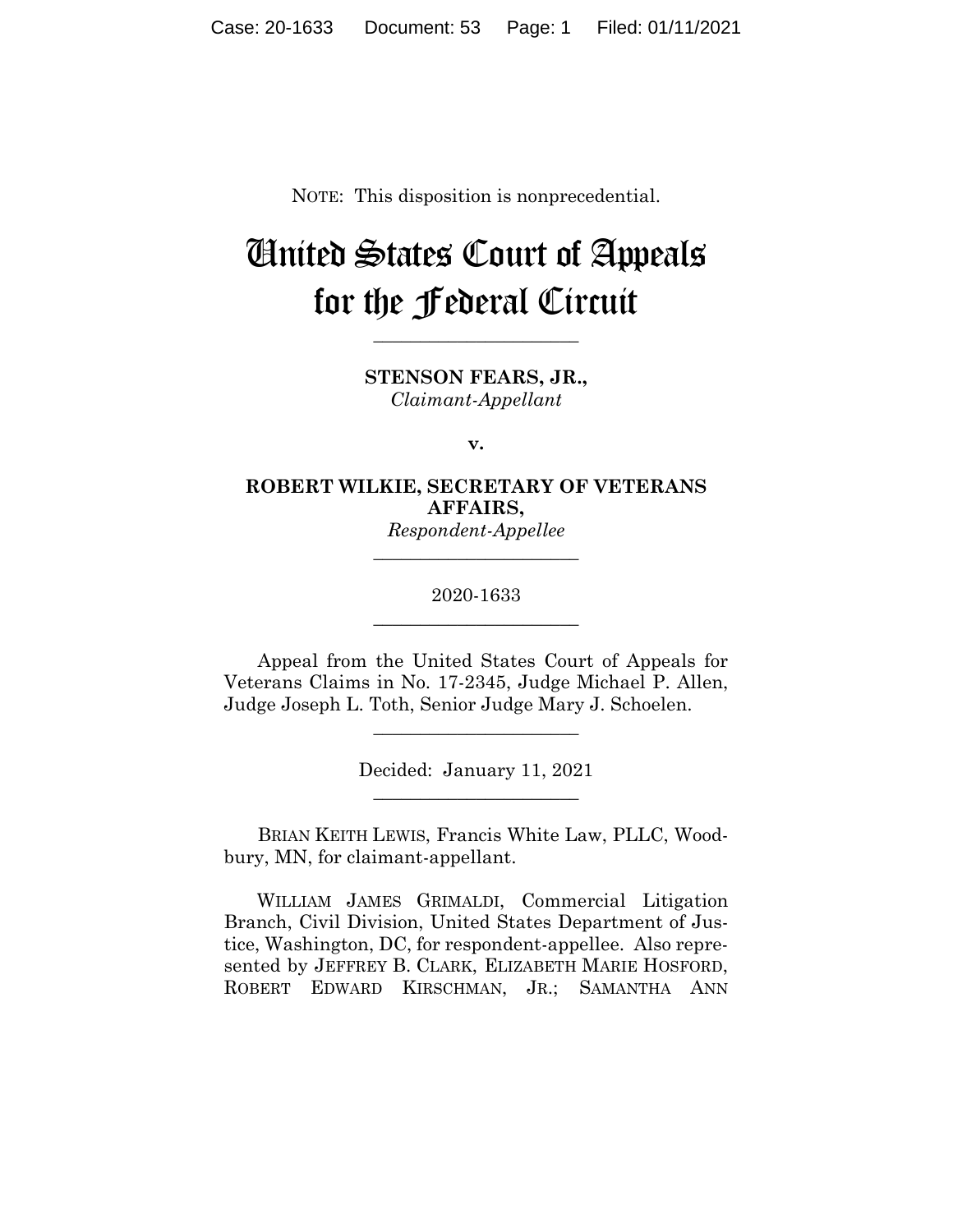SYVERSON, Y. KEN LEE, Office of General Counsel, United States Department of Veterans Affairs, Washington, DC.

 $\mathcal{L}_\text{max}$  and  $\mathcal{L}_\text{max}$  and  $\mathcal{L}_\text{max}$  and  $\mathcal{L}_\text{max}$ 

Before DYK, REYNA, and TARANTO, *Circuit Judges*.

#### TARANTO, *Circuit Judge*.

Stenson Fears, Jr., submitted a claim for disability benefits based on hepatitis B, alleging that the disease was connected to his service in the United States Navy. The Department of Veterans Affairs ordered, and Mr. Fears received, a medical examination from Dr. Gary Wilhelm. Dr. Wilhelm opined that Mr. Fears's hepatitis B was less likely than not connected to his Navy service. Relying on Dr. Wilhelm's opinion, the Board of Veterans' Appeals denied Mr. Fears's claim for benefits. Mr. Fears appealed to the Court of Appeals for Veterans Claims (Veterans Court), arguing that Dr. Wilhelm was not competent to opine on the cause of Mr. Fears's hepatitis B. The Veterans Court affirmed the Board's denial of Mr. Fears's benefits claim because Mr. Fears had not timely challenged Dr. Wilhelm's competency. We affirm.

I

A

Mr. Fears served in the U.S. Navy from February 1976 to January 1980. During his service, there was a hepatitis outbreak at his base. Because of his possible exposure, Mr. Fears received an injection of gamma globulin, meant to help him avoid getting hepatitis. In August 1976, Mr. Fears was examined and was tested for hepatitis B. He had no symptoms of hepatitis B, and his test results showed no residual hepatitis B.

In December 2009, Mr. Fears submitted a claim for benefits based on hepatitis, bilateral hearing loss, tinnitus, and a bilateral shin condition, which he alleged was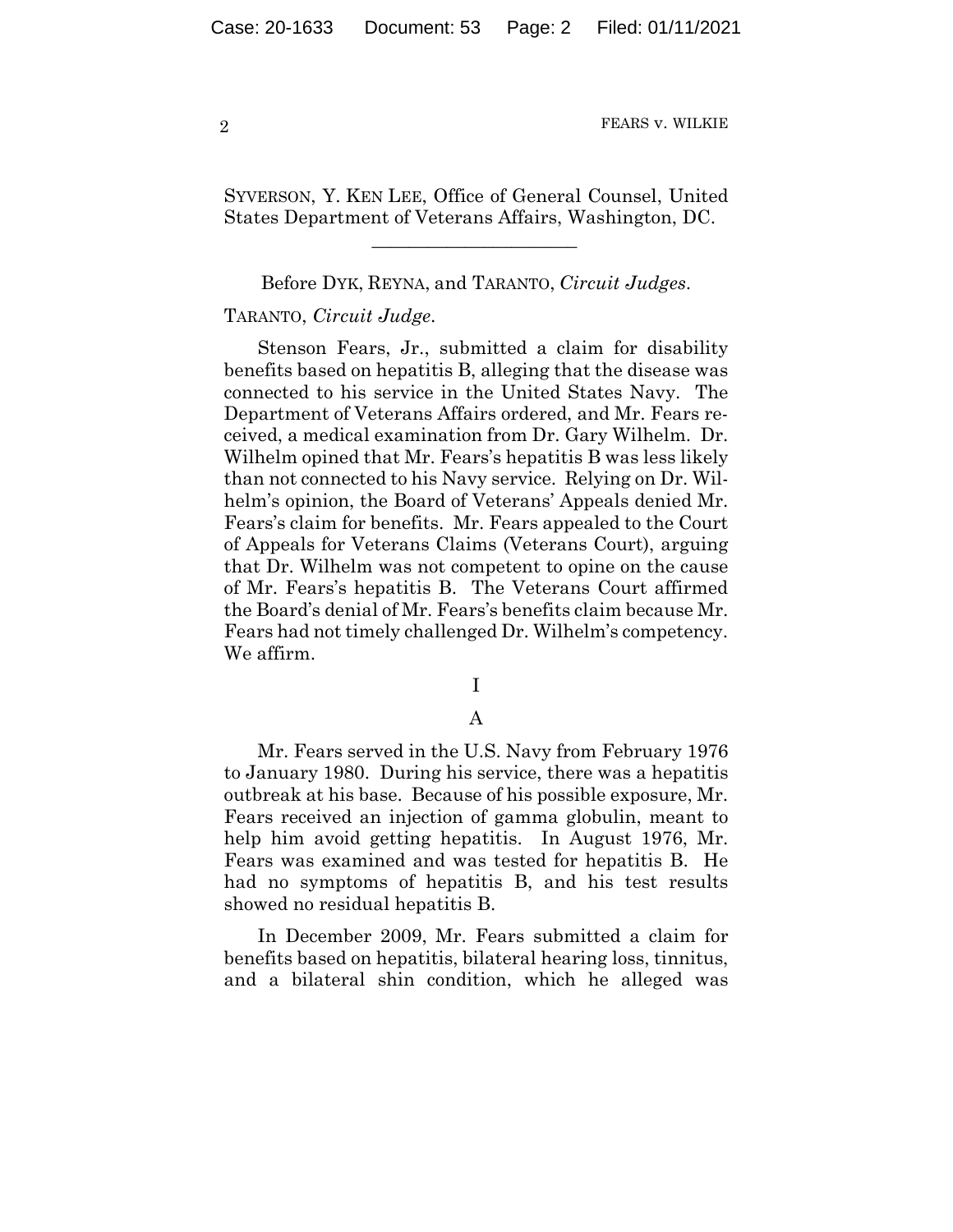connected to his Navy service. Only the claim for benefits based on hepatitis B is relevant on appeal.

In January 2011, Mr. Fears received a VA medical examination, and the examiner diagnosed him with hepatitis B but concluded that a connection to Mr. Fears's Navy service was less than 50% likely. In May 2014, the Board found the January 2011 medical opinion "inadequate" because the rationale for finding service connection unlikely was "ambiguous." J.A. 53. The Board accordingly remanded Mr. Fears's case for a new medical opinion "by an appropriate examiner (preferably a hepatologist)" to "clarify the etiology of the Veteran's currently diagnosed hepatitis B." J.A. 54.

In July 2014, Mr. Fears received a new medical examination from Dr. Wilhelm, who was not a hepatologist. He opined that "[t]he etiology of the Veteran's currently diagnosed [h]epatitis B is most likely due to his documented post-service drug use from 1986 to 1991." J.A. 45. Relying on a journal article, Dr. Wilhelm stated that "[d]rug use is a major risk factor for hepatitis B (HBV) virus transmission" and explained how Mr. Fears's post-service drug use was more likely the cause of his hepatitis B than other risky activity. J.A. 45. At bottom, Dr. Wilhelm concluded that Mr. Fears's hepatitis B "is less likely than not related to his military service." J.A. 45.

The next month, more service-treatment records were added to Mr. Fears's file. J.A. 26. After considering those records, Dr. Wilhelm provided an addendum opinion in December 2014. He maintained the same conclusion while explaining how the records supported that conclusion. J.A. 30 ("It confirms that the Veteran was asymptomatic at the time of the exam in August 1976. If he were ill with hepatitis B, he would be expected to show symptoms. The findings at the time of the blood donation, likely occurred due to the gamma globulin shot given as prophylaxis to avoid getting hepatitis when he was in San Diego as a recruit.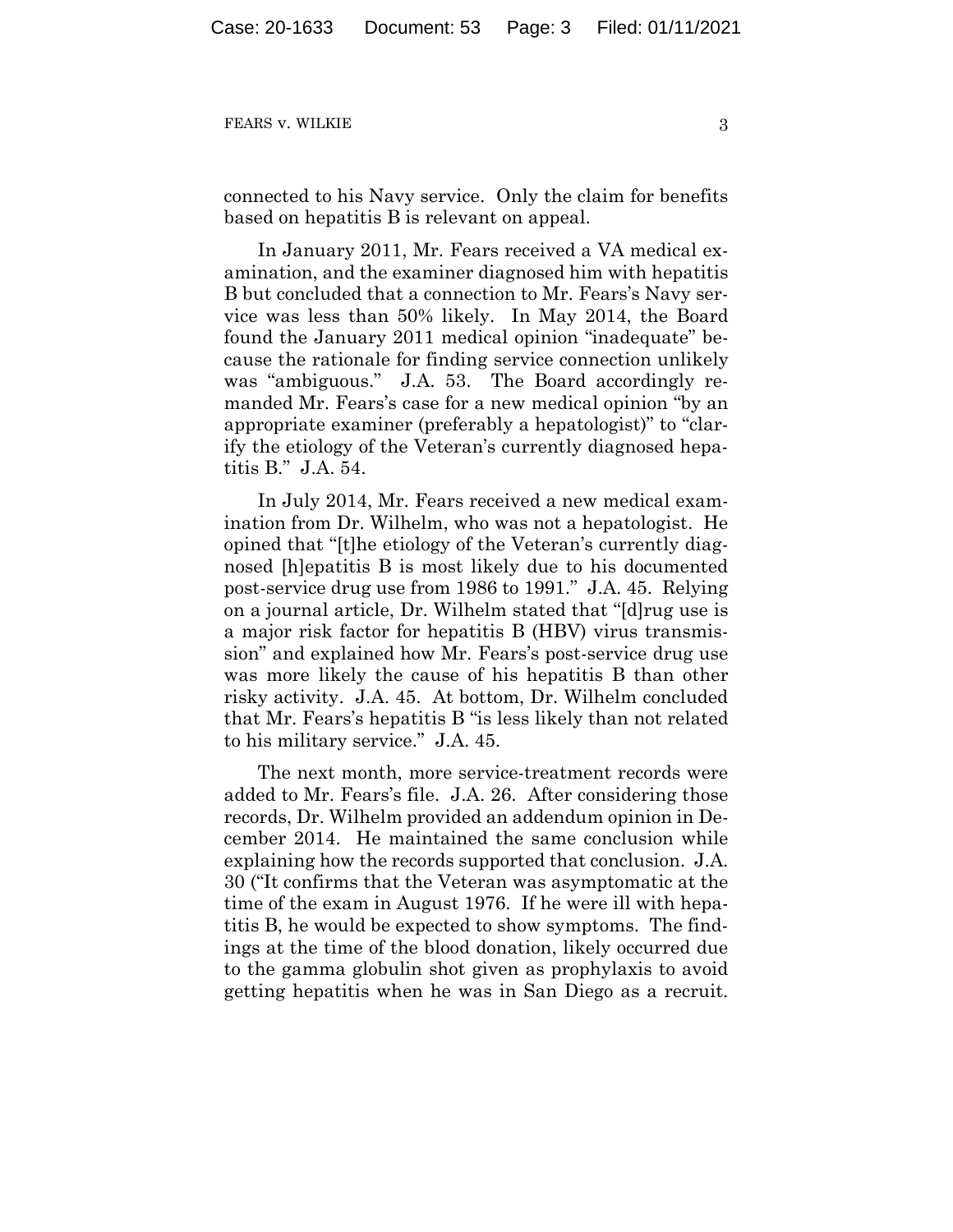He had a normal abdominal exam without pain o[r] palpation of his liver, and his liver was of normal size. The impression of 'hepatitis by history' refers to the statements by the Veteran and not a formal diagnosis of hepatitis. Review of STRs does not provide documentation to corroborate this claim.").

On April 6, 2017, the Board denied Mr. Fears's claim for benefits. J.A. 32. The Board relied on Dr. Wilhelm's July 2014 and December 2014 medical opinions, finding them "adequate and highly probative." J.A. 30. The Board also found that the regional office had "substantially complied" with its May 2014 remand order that required "an appropriate examiner (preferably a hepatologist)" provide a new medical opinion—even though Dr. Wilhelm was not a hepatologist—because Dr. Wilhelm was "a physician with a Master of Public Health degree." J.A. 26, 30, 54.

B

Mr. Fears appealed to the Veterans Court, where, for the first time, he challenged the competency of Dr. Wilhelm. The Veterans Court rejected that challenge and affirmed the Board's decision. *Fears v. Wilkie*, 31 Vet. App. 308, 310–11 (2019). It started from the premise that Federal Circuit precedent generally "requires veterans to object to an examiner's qualifications" at the Board. *Id.* at 318. Because Mr. Fears did not raise the competency issue at the Board, the court emphasized that Mr. Fears could prevail "only if" his case came within the exception (to the general rule) identified in *Wise v. Shinseki*, 26 Vet. App. 517 (2014). *Fears*, 31 Vet. App. at 319. The "*Wise* exception" to the rule requiring the veteran to challenge competency before the Board, the Veterans Court stated, applies when the record before the Board itself sufficiently suggests a competency problem because that record "independently demonstrate[s] an irregularity in the process of selecting the examiner." *Id.* (internal quotation marks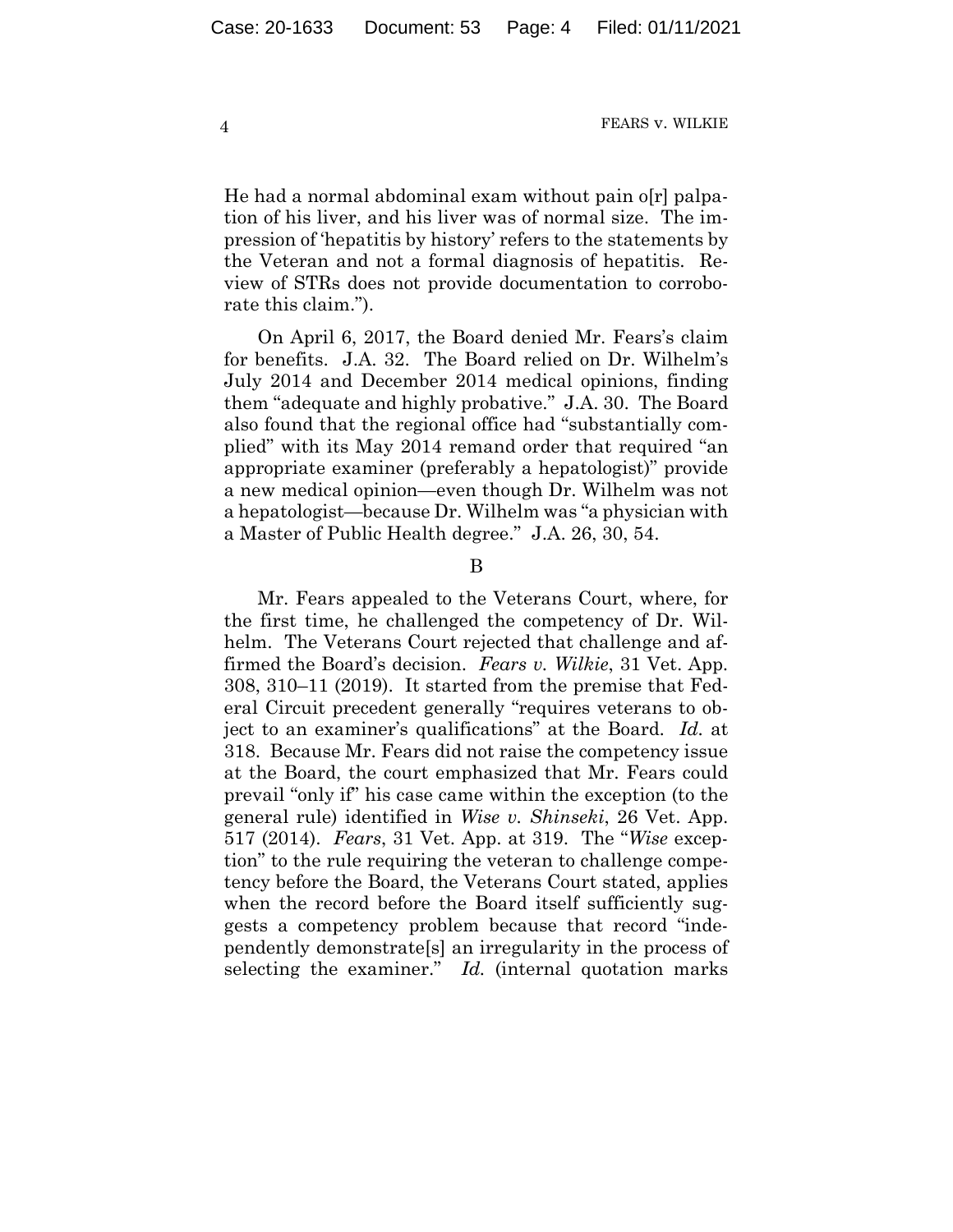omitted); *see also id.* at 318 ("[T]he Board cannot ignore facially obvious issues of competence.").

The record in Mr. Fears's case was not such a record. For his *Wise* exception argument, Mr. Fears relied entirely on a past lawsuit and certain news articles involving Dr. Wilhelm that he raised in his briefing to the Veterans Court. But the Veterans Court—while seeming first to conclude on the merits that these materials did not come within the *Wise* exception, *id.* at 318 (stating that these materials "are not close enough" to come within the *Wise*  exception)—ruled that it could not reach the question whether these materials would excuse Mr. Fears's failure to raise competency to the Board because the materials were not part of the record. *Id.* Stating that Mr. Fears made "no argument about why these documents could constructively be considered a part of the administrative record," *id.*, the Board ruled that the documents "were neither actually nor constructively before the Board," *id.* at 319. Although VA had "recognized at oral argument" that "if [Mr. Fears] had properly submitted these documents to the Board, the Board likely would have been required to discuss them, even if [Mr. Fears] had not expressly raised the argument," the Veterans Court concluded that, because the documents on which Mr. Fears relied were not part of the "record on appeal," Mr. Fears's competency argument "ha[d] no merit." *Id.* at 318–19.

Mr. Fears timely appealed. We have jurisdiction to consider legal issues raised by the Veterans Court's decision. *See* 38 U.S.C. § 7292(d)(1). In a case like this, not involving a constitutional issue, we lack jurisdiction to review "a challenge to a factual determination" or "a challenge to a law or regulation as applied to the facts of a particular case." *Id.* § 7292(d)(2).

II

Mr. Fears challenges the Veterans Court's determinations involving Dr. Wilhelm's competency. We recently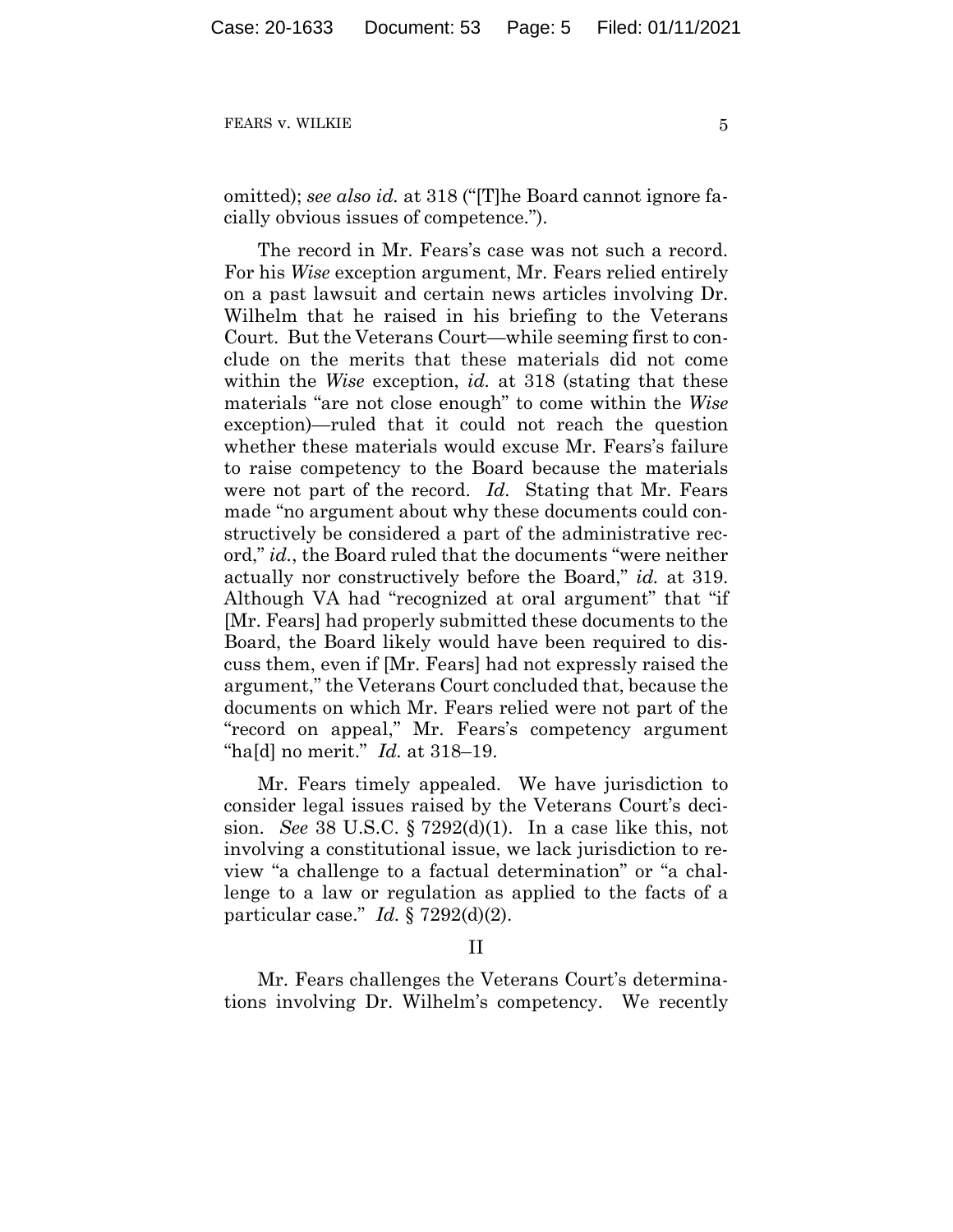confirmed the existence of a general requirement that, to challenge a VA medical examiner's competency, the veteran must raise the issue before the Board. *Francway v. Wilkie*, 940 F.3d 1304 (Fed. Cir. 2019). We noted, without addressing, the Veterans Court's recognition in *Wise* of an exception to the general requirement when "the record independently demonstrates an irregularity in the process of selecting the examiner." *Id.* at 1308 n.2. Here, the Veterans Court described the *Wise* exception as applying "where there are facially obvious issues of competence," *Fears*, 31 Vet. App. at 316, a statement that VA does not dispute.

Mr. Fears makes essentially two arguments in his opening brief for why his competency challenge was timely. Mr. Fears's first argument, the only one directed to the "record on appeal" ruling of the Veterans Court, depends on Mr. Fears's desire to invoke issue preclusion (collateral estoppel). Mr. Fears's second argument seeks an exception from timely-presentation requirements for veterans who were not represented by an attorney before the Board. We decline to disturb the Veterans Court's judgment on either ground.

#### A

Mr. Fears argues that as a matter of law he was entitled to have the Veterans Court consider his newly raised challenge to competency based on issue preclusion, stressing that issue preclusion is a legal issue. *See Levi Strauss & Co. v. Abercrombie & Fitch Trading Co.*, 719 F.3d 1367, 1371 (Fed. Cir. 2013) (noting that issue preclusion is a legal question). But we need not decide when, if ever, the Veterans Court would be obliged to entertain an issue-preclusion argument concerning competency when no competency issue had previously been raised (and the earlier adjudication took place long before the Board proceedings). Here, the issue-preclusion contention is patently meritless as a matter of law. In these circumstances, even if the Veterans Court committed an error in declining to consider issue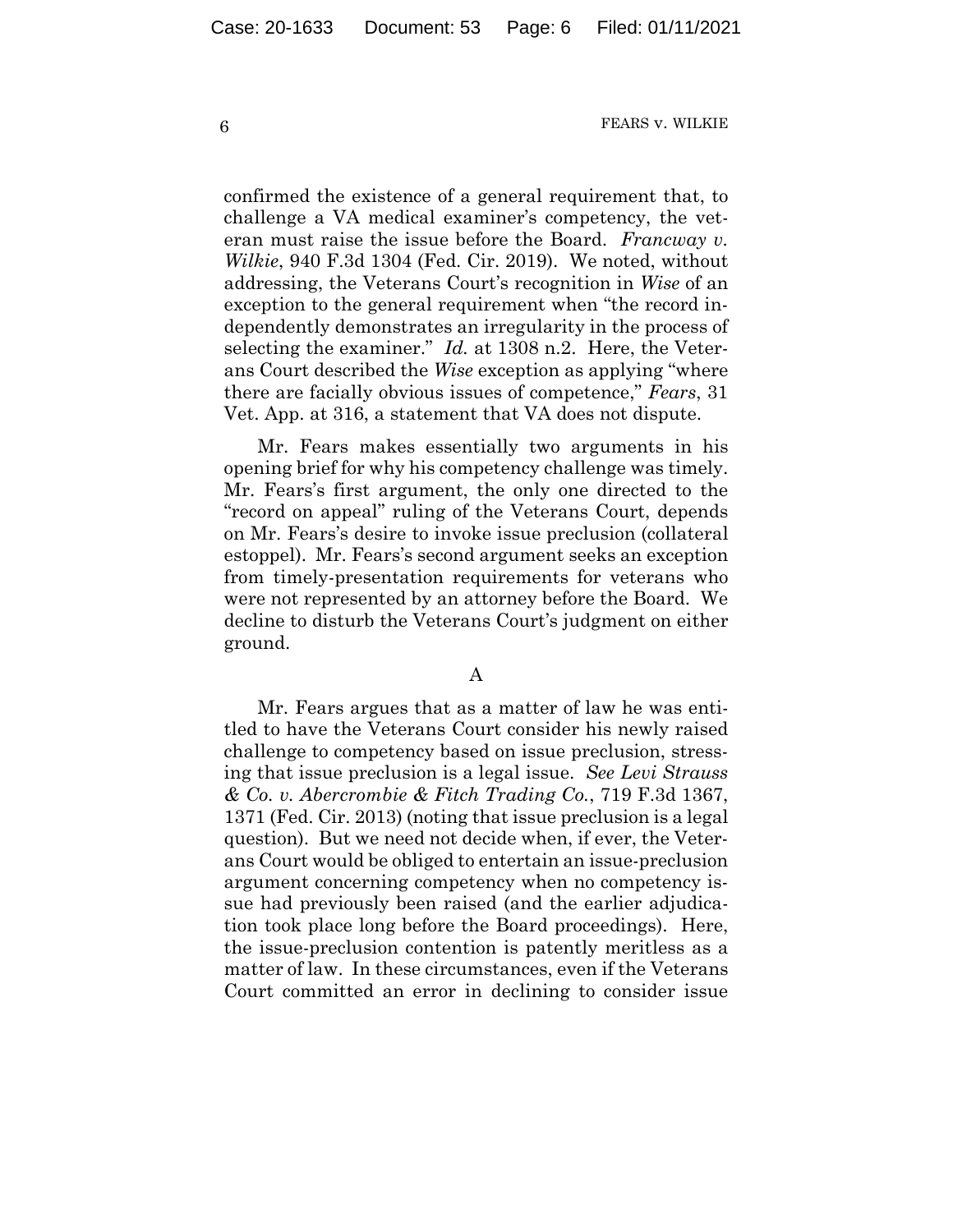preclusion (which we do not decide or suggest), the error is harmless, so Mr. Fears could not benefit from our deciding that the Veterans Court should have decided issue preclusion. *See Menegassi v. Shinseki*, 638 F.3d 1379, 1383 (Fed. Cir. 2011) (explaining that this court may decide harmlessness of any Veterans Court error if harmlessness involves only a legal determination); *Vazquez-Claudio v. Shinseki*, 713 F.3d 112, 118 (Fed. Cir. 2013).1

A basic requirement of issue preclusion is that the issue decided in the earlier action must be the same as the issue in the later action. *Biafora v. United States*, 773 F.3d 1326, 1333 (Fed. Cir. 2014). That requirement is not met here. The prior litigation, which involved the Army's termination of Dr. Wilhelm's participation in a residency program for orthopedic medicine in 1996, *Wilhelm v. Caldera*, 90 F. Supp. 2d 3 (D.D.C. 2000), *aff'd*, 6 F. App'x 3 (D.C. Cir. 2001) (affirming "essentially for the reasons stated in the district court's memorandum opinion"), did not involve the same issue as whether Dr. Wilhelm was competent, almost two decades later, to opine on the cause of Mr. Fears's hepatitis B.

<sup>&</sup>lt;sup>1</sup> The Veterans Court ruled that it could not consider the materials from Dr. Wilhelm's prior legal action, or the articles that Mr. Fears submitted to that court (but does not invoke in this court), because they were not part of the "record on appeal." *Fears*, 31 Vet. App. at 318. Mr. Fears's opening brief challenged that conclusion based only on his contention that he was entitled to argue issue preclusion. *See* Fears Opening Br. at 3, 11–23. To the extent that Mr. Fears's reply brief makes an argument about the record on appeal not tied to issue preclusion, which is unclear, the argument is too late. *See SmithKline Beecham Corp. v. Apotex Corp.*, 439 F.3d 1312, 1319 (Fed. Cir. 2006) ("Our law is well established that arguments not raised in the opening brief are waived.").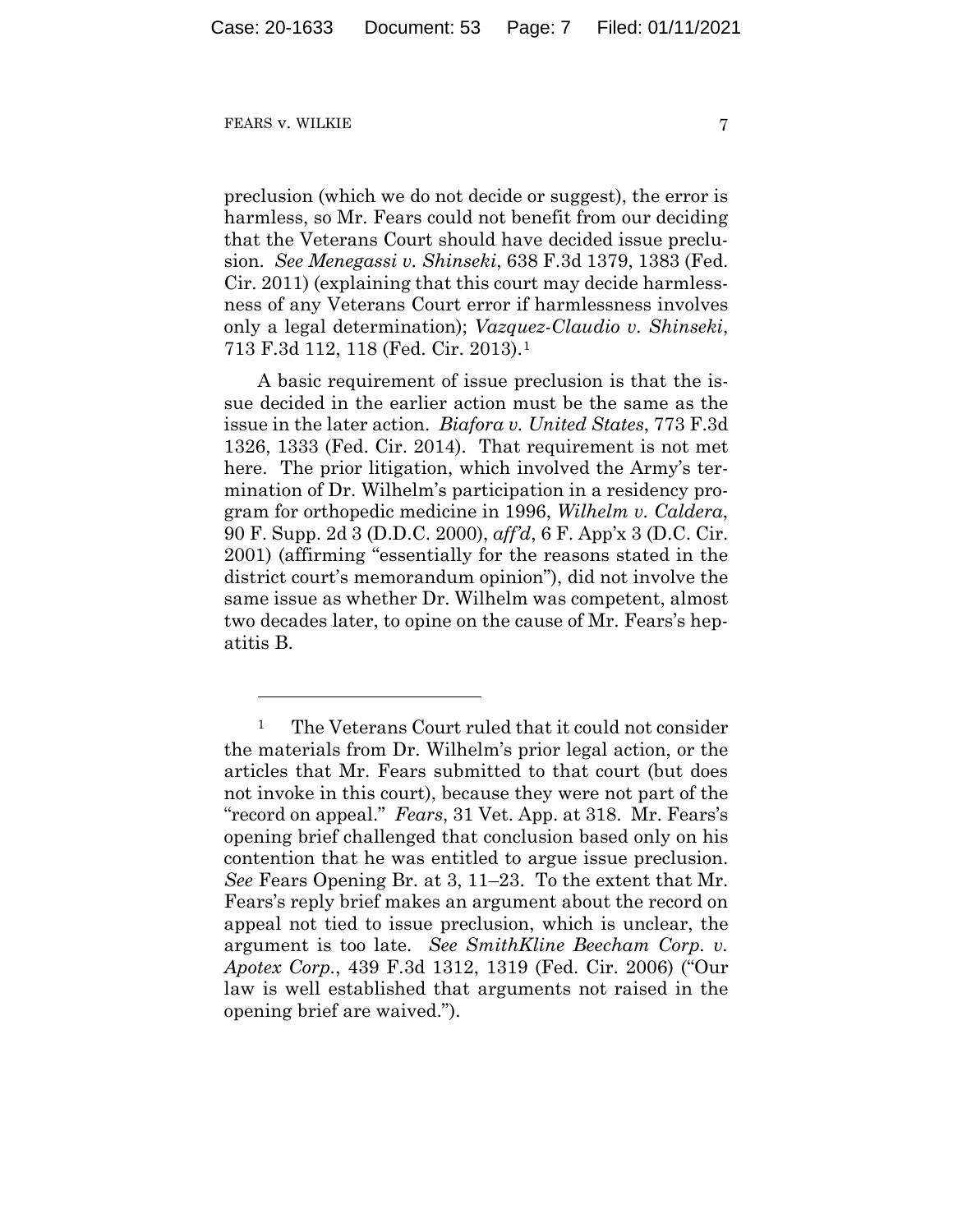In *B & B Hardware, Inc. v. Hargis Industries, Inc.*, the Supreme Court endorsed the principle that "'[i]ssues are not identical if the second action involves application of a different legal standard, even though the factual setting of both suits may be the same.'" 575 U.S. 138, 154 (2015) (quoting 18 Charles A. Wright & Arthur R. Miller, *Federal Practice & Procedure* § 4417, 449 (2d ed. 2002)). Although "[m]inor variations in the application of what is in essence the same legal standard do not defeat preclusion," when the analysis is "significantly different," the issues are different. *Smith v. Bayer Corp.*, 564 U.S. 299, 312 n.9 (2011) (internal quotation marks and citation omitted). That is so here.

*Wilhelm v. Caldera*, a case filed in 1998, involved Dr. Wilhelm's "action for declaratory judgment . . . to overturn the Secretary of the Army's [Louis B. Caldera's] decision [in 1996] to terminate [Dr. Wilhelm] from his graduate medical training as an orthopedic surgery resident." 90 F. Supp. 2d at 5. Specifically, Dr. Wilhelm made two claims under the Administrative Procedure Act: (1) "the decision to terminate him from his graduate medical training was arbitrary and capricious, an abuse of discretion, and otherwise not in accordance with law and military regulation"; and (2) he had a "due process right to practice medicine in the U.S. Army." *Id.* The district court granted Secretary Caldera's motion for summary judgment rejecting Dr. Wilhelm's claims. *Id.* at 9.

As to the first claim, the court explained that its review was "limited to determining whether there has been substantial compliance with statutes and regulations, whether the agency acted arbitrarily and capriciously, and whether there is substantial evidence to support the agency's decision." *Id.* at 7. Under that standard of review, the court held that Dr. Wilhelm's residency termination passed muster because the relevant regulations permitted the Army to "terminate a trainee for failure to correct necessary deficiencies while on probation" and because "[t]he records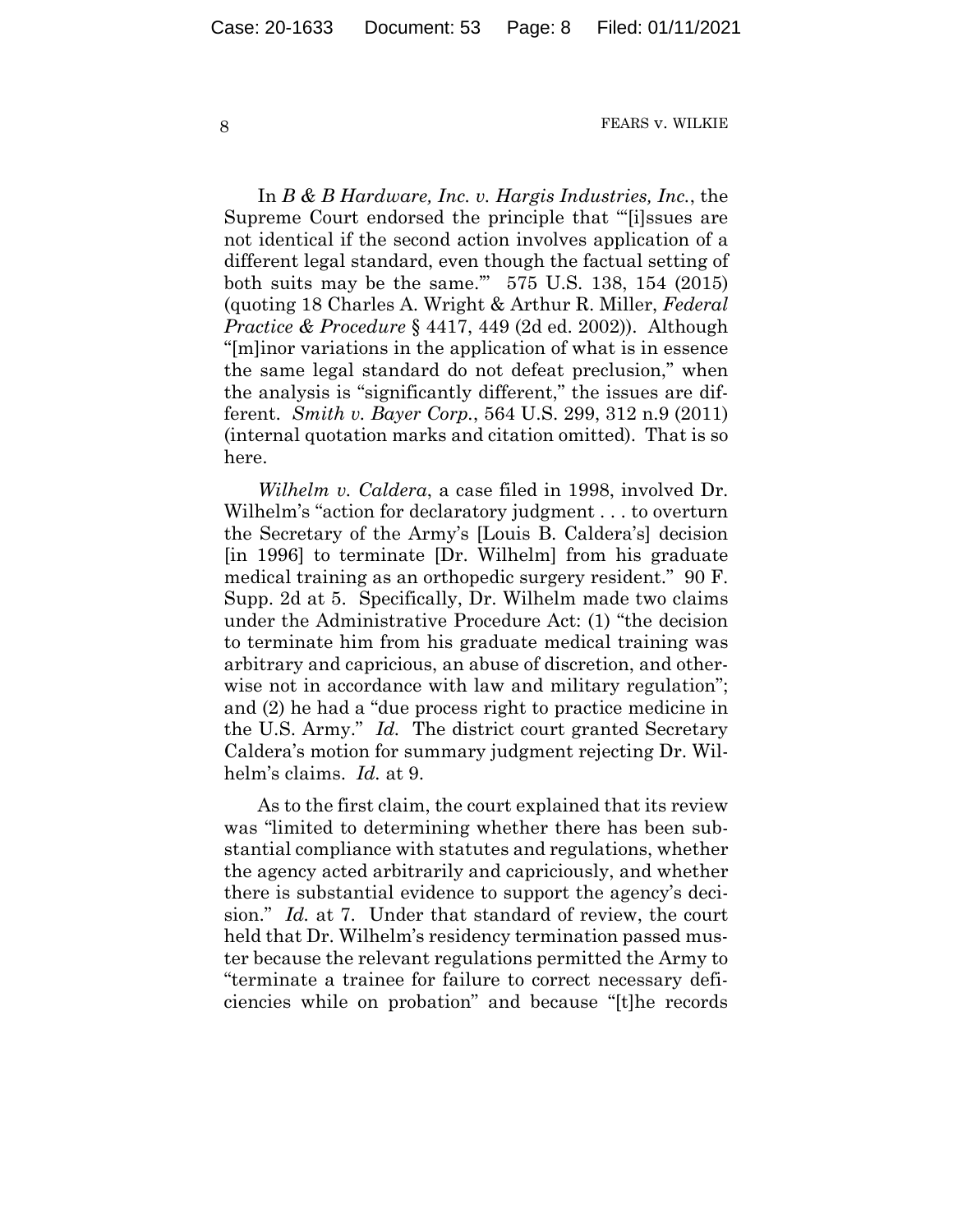show[] numerous poor performance evaluations and reports from faculty that [Dr. Wilhelm] was not 'making significant improvement' during his initial probation period of six months." *Id.* at 7–8. As to the second (due-process) claim, the court concluded that Dr. Wilhelm "ha[d] no due process right to practice medicine in the U.S. Army" and "suffered no loss of property because there is no protected property interest in continued military service." *Id.* at 8– 9.

By contrast, the issue now raised by Mr. Fears, for which he seeks preclusion, is whether Dr. Wilhelm was competent, under  $38$  C.F.R. §  $3.159(a)(1)$ , to opine in  $2014$ on the cause of Mr. Fears's hepatitis B. That regulation states in relevant part: "Competent medical evidence means evidence provided by a person who is qualified through education, training, or experience to offer medical diagnoses, statements, or opinions." Determining whether Dr. Wilhelm in 2014 was "qualified through education, training, or experience to offer medical diagnoses, statements, or opinions" on the cause of hepatitis B is significantly different from determining whether, eighteen years earlier, the Army could properly find deficiencies that supported its termination of Dr. Wilhelm from an orthopedicmedicine program or whether Dr. Wilhelm had a due-process right to continue in the program. The issues are not the same, and for at least that reason, issue preclusion could not apply.2

<sup>2</sup> Mr. Fears seeks en banc review of whether issue preclusion (based on an old adjudication) presents a special case for the Veterans Court's restricting its rulings to the record before the Board or excusing failure to raise a competency issue before the Board. *See* Fears Opening Br. at 10, 20–21. Because we reject issue preclusion on the merits, we do not decide the record-scope or timely-presentation questions involving issue preclusion. For that reason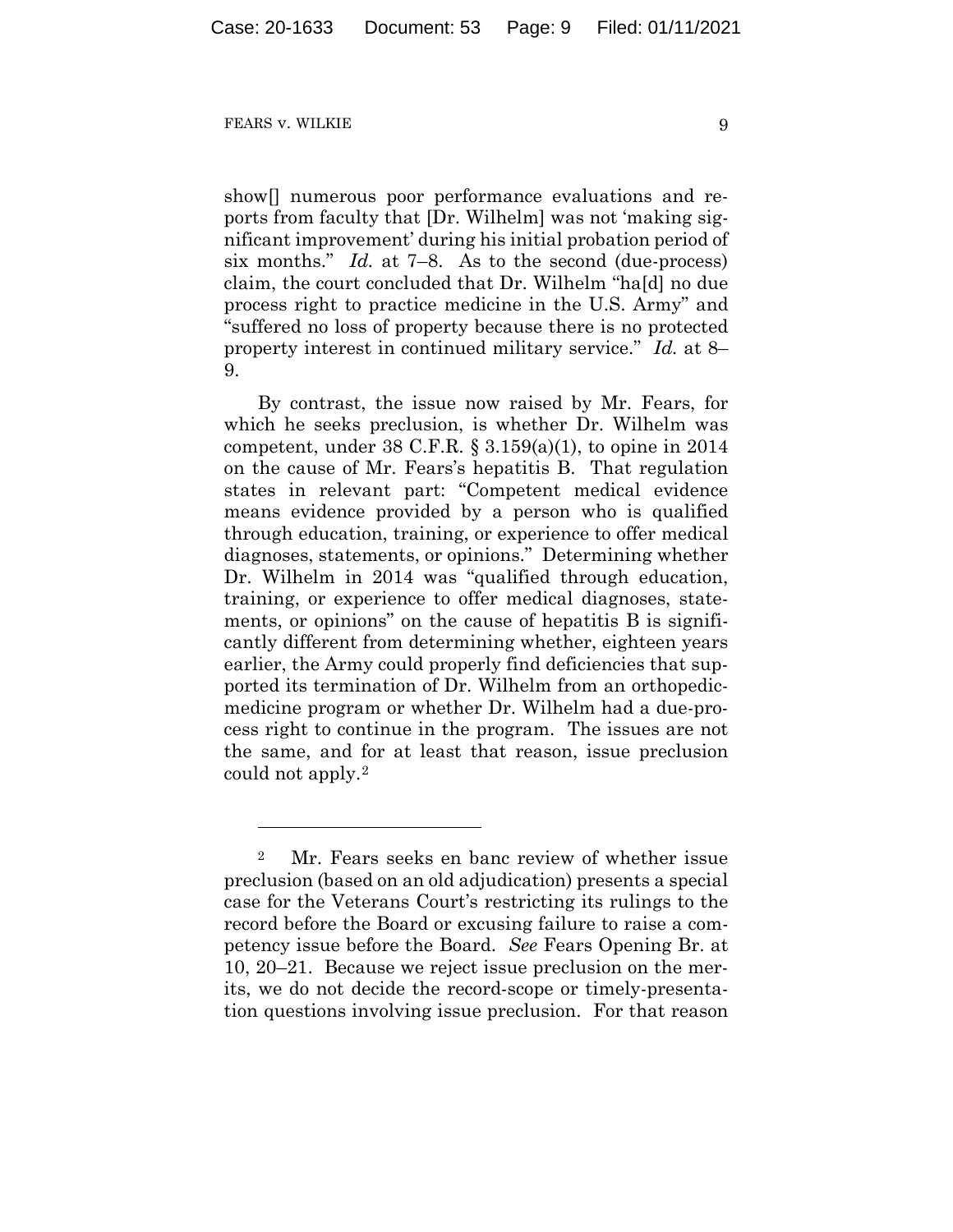B

Mr. Fears also argues that as a matter of law the general requirement to raise a competency challenge before the Board should not apply to veterans who were pro se or represented by a non-lawyer before the Board. *See* Fears Opening Br. at 23–28. We reject that argument. Although filings in such situations may be liberally and sympathetically read in the course of determining whether an issue has actually been raised, we have rejected similar suggestions to simply excuse compliance with requirements for raising an issue. *See*, *e.g.*, *Scott v. McDonald*, 789 F.3d 1375, 1381 (Fed. Cir. 2015); *Parks v. Shinseki*, 716 F.3d 581, 585 (Fed. Cir. 2013); *Comer v. Peake*, 552 F.3d 1362, 1368 (Fed. Cir. 2009). We do so again here.

#### III

Mr. Fears makes other arguments that we cannot address. We generally cannot address an argument not presented to the Veterans Court first. *See Emenaker v. Peake*, 551 F.3d 1332, 1337 (Fed. Cir. 2008) ("In order to present a legal issue in a veteran's appeal, the appellant ordinarily must raise the issue properly before the Veterans Court; with limited exceptions, appellate courts do not consider issues that were not raised in the tribunal from which the appeal is taken, and we have held that those general principles of appellate practice apply in the context of appeals from the Veterans Court."); *see also O'Brien v. Wilkie*, 948 F.3d 1339, 1341 n.2 (Fed. Cir. 2020); *Scott*, 789 F.3d at 1379–80.

Mr. Fears presented no meaningful argument to the Veterans Court that the general requirement that veterans must raise a challenge to a VA medical examiner's competence before the Board "is incompatible with" 38 C.F.R.

and others, we deny what we take to be a request for referral of this case to the full court for en banc hearing.